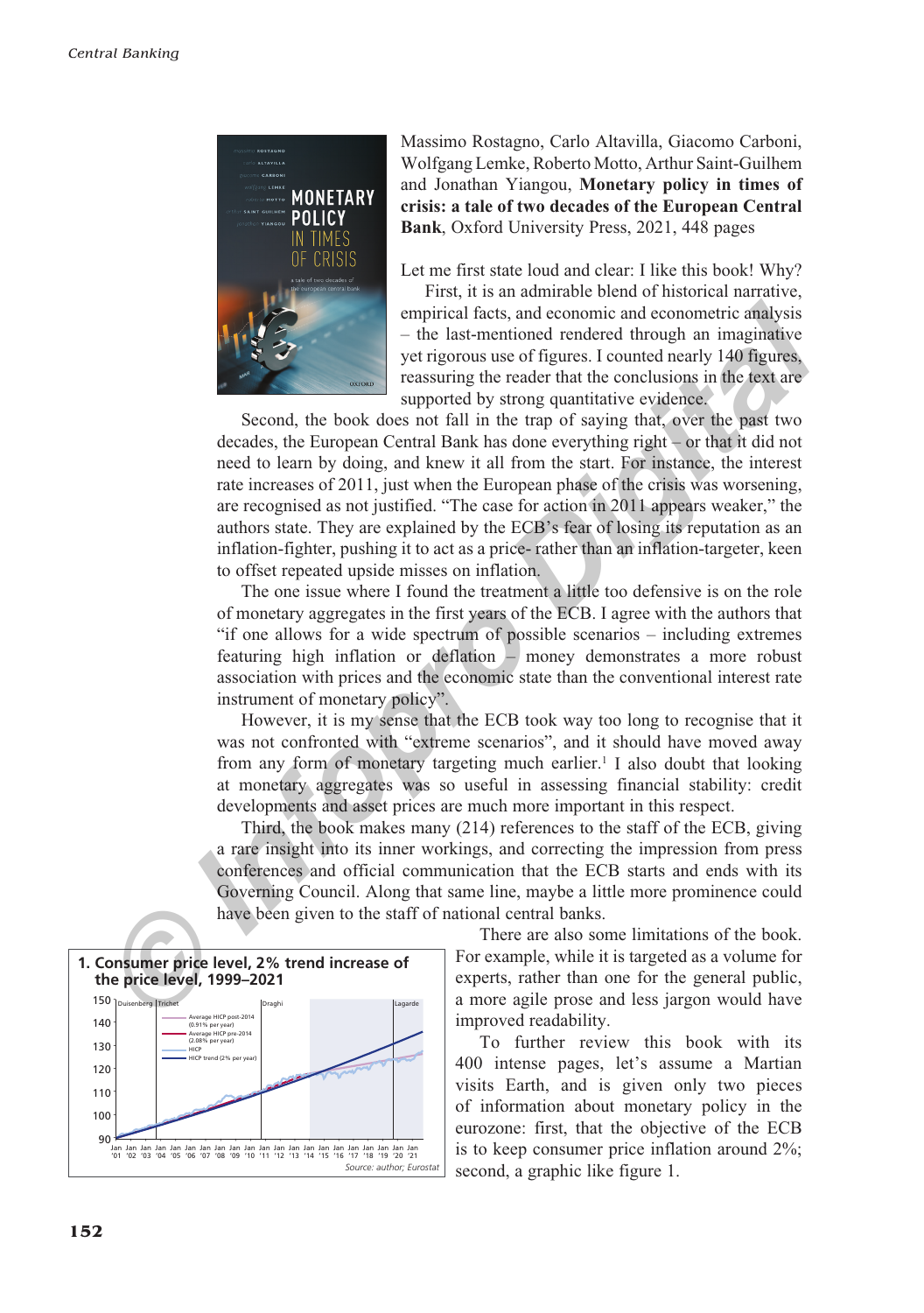Inevitably, the Martian would say that the ECB has been much more successful in the first, non-shaded period in the figure, ending around the beginning of 2014, than in the following period, in which average inflation was about a half of the objective.

However, if the Martian was given a copy of this book, her assessment would have to change significantly. Indeed, she would probably agree with the book that the life of the ECB can be partitioned in 'two regimes': "One – stretching slightly beyond the ECB's mid-point – marked by decent growth in real incomes and a distribution of shocks to inflation almost universally to the upside; and the second – starting well into the post-Lehman period – characterised by endemic instability and crisis, with the distribution of shocks eventually switching from inflationary to continuously disinflationary.

I also believe that if the Martian was given, as further documentation, the 2018 book by Tuomas Välimäki and me (*Central banking in turbulent times*), she would agree that during and after the great financial crisis, the ECB's interest rate instrument became markedly less effective. Indeed, three implicit but critical assumptions underpinning monetary policy failed during one phase or another after the start of the crisis:

- The ability to tightly control the short interest rate was negatively affected;
- The relationship between the short-term interest rate and longer rates, more relevant for the real economy, became much more uncertain, as shown by variable spreads, and;
- The space for lowering rates as needed to bring the economy to a good equilibrium was substantially reduced as policy rates got closer to the effective, lower bound.

So, the Martian would understand that the first period cannot be compared with the second, in which deflationary shocks prevailed and the effectiveness of the interest rate instrument was affected.

When the traditional monetary policy instrument lost effectiveness and deflationary shocks became prevalent: "The GC [Governing Council] unveiled,

from mid-2014 onwards, a radical first-of-its-kind policy package comprising three main elements: the introduction of a negative interest rate policy (NIRP), a step that no major central bank had taken in central banking history; a new series of targeted longterm refinancing operations (TLTROs) establishing tight incentives for banks to pass on lower funding costs through lending rates; and a large-scale asset purchase programme (APP) encompassing public and private sector securities." Later, the book says, the ECB added a fourth measure: forward guidance (FG). distribution of shocks to inflation almost universally to the upside; and the second<br>starting vell into the post-Lehman period - characterised by endemic instability<br>and crisis, with the distribution of shocks eventually s

At this point, the Martian would have a look back at figure 1, and notice the surprising fact that the launch of this forceful panoply of measures coincides with the beginning of the lasting failure to keep inflation around 2%.

And now, we could give the Martian another piece of evidence: figure 2, developed by one of my colleagues at Bruegel, Zsolt Darvas.



*Continued on page 154 >>*